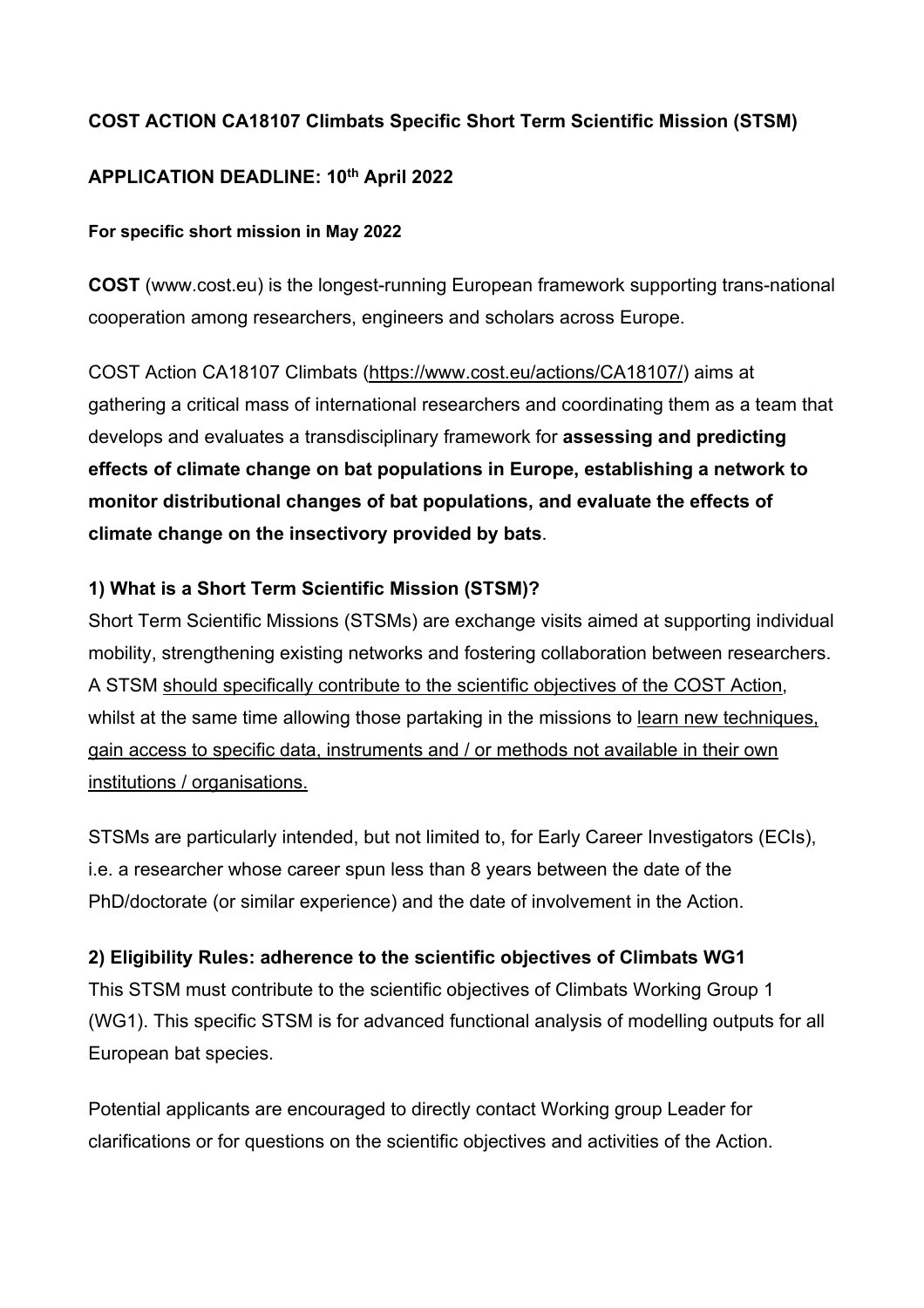#### **WG1 - Quantification of current and future effects of climate change on bats**

The aim of this WG is to identify the traits that make bats vulnerable to climate change and synthesize the available information on observed and predicted bat responses to it. The WG will identify the traits that make species most sensitive to the effects of future climate change and establish risk classes for all European bat species.

Working group Leaders: Orly Razgour – O.Razgour@exeter.ac.uk; Luca Santini luca.santini.eco@gmail.com

Full description of WGs and scientific objectives are found in the Memorandum of Understanding (MoU) at:

https://e-services.cost.eu/files/domain\_files/CA/Action\_CA18107/mou/CA18107-e.pdf

Applicants are encouraged to read the MoU.

### **3) Eligibility Rules: Applicants' status**

STSM applicants must be engaged in a research programme as a PhD Student or postdoctoral fellow or can be employed by, or affiliated to, an Institution or legal entity that has within its remit a clear association with performing research.

For this specific STSM, we are looking for applicants with extensive species distribution modelling experience, who are proficient users of R.

#### **4) STSM financial contribution**

An STSM grant is a fixed financial contribution assigned after evaluation of the applicant's request and mission duration. STSM Grants do not necessarily cover all expenses related to undertaking the approved mission. A STSM Grant is a contribution to the overall travel, accommodation and meal expenses of the Grantee.

### *Financial Contribution For All Applicants (Including ECIs):*

STSMs and financial contribution follow the following criteria:

- 1. minimum duration: 5 days;
- 2. maximum duration: 90 days;
- 3. STSMs need to be carried out in their entirety within a single Grant Period and always within the Action's duration;
- 4. maximum contribution per day:  $160 \in$
- 5. maximum contribution for travel expenses: 500  $\epsilon$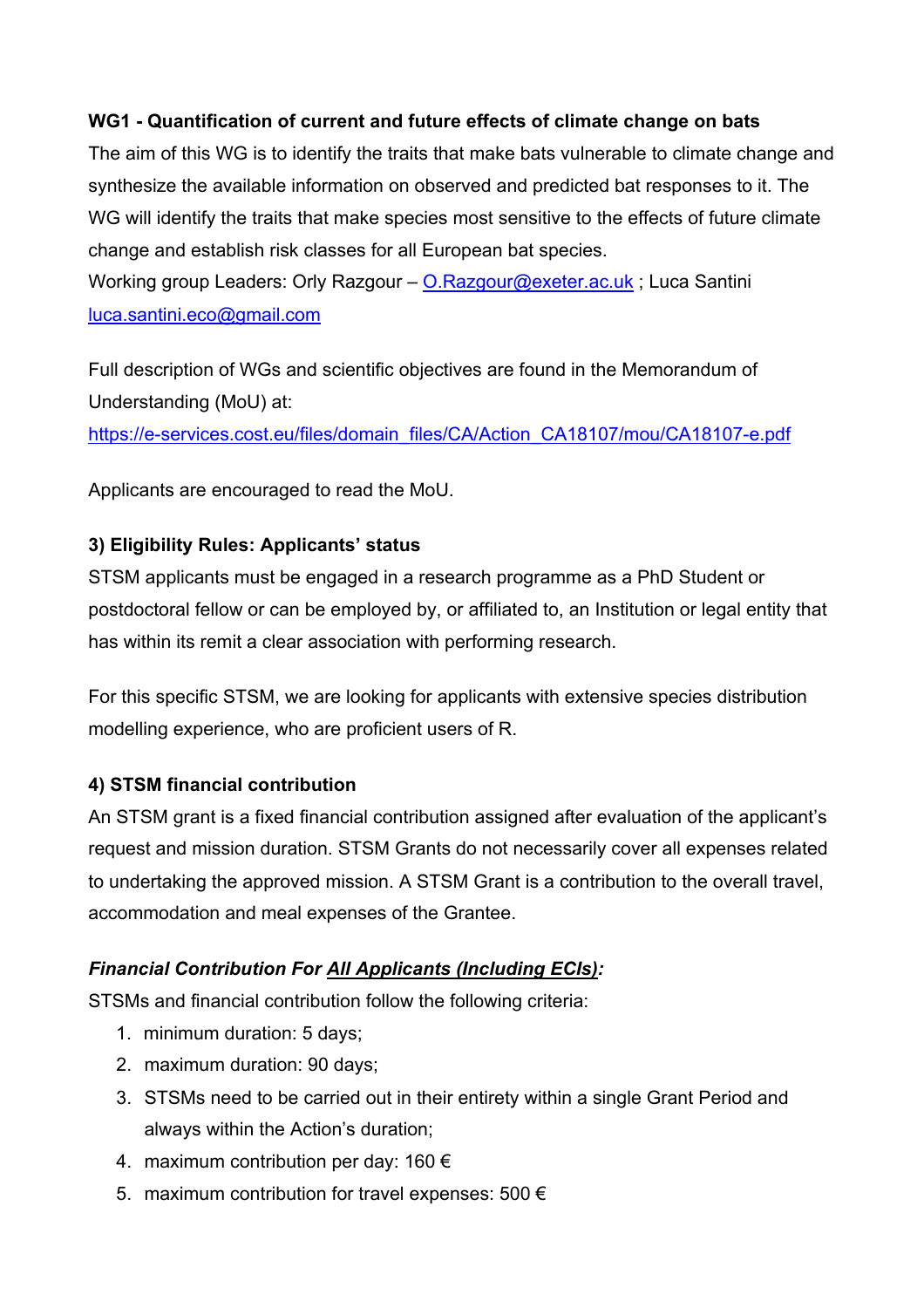6. maximum total contribution: 2500  $\epsilon$ 

The COST Association and the Grant Holder of the Action are not to be considered as being an STSM Grantee's employer. STSM Grantees must make their own arrangements for all provisions related to visas, personal security, health, taxation, social security and pension matters.

The STSM Committee can approve differentiated country rates to cover accommodation and meal expenses based on the perceived cost of living in the host country.

### PLEASE NOTE:

Specific provisions have been made to encourage the application submission by researchers from Inclusiveness Target Countries (ITCs)<sup>1</sup>. STSM applicants affiliated to an institution in an ITC country can request a prepayment of 50% of grant. This is payable under 2 conditions: that the Grant Holder has sufficient funds to cover 50% of the grant in advance, and that the host confirms to the Grant Holder that the mission has started.

<sup>1</sup>. List of ITCs: Albania, Bosnia and Herzegovina, Bulgaria, Cyprus, Czech Republic, Estonia, Croatia, Hungary, Lithuania, Latvia, Luxembourg, Malta, Moldova, Montenegro, Poland, Portugal, Romania, Slovenia, Slovakia, Republic of North Macedonia, Republic of Serbia and Turkey.

### **5) STSM Application process**

PLEASE NOTE:

- STMSs MUST START AFTER 1<sup>st</sup> May 2022.
- STSMs MUST BE FULLY COMPLETED BY 1<sup>st</sup> April 2023
- STSMs ARE NOT INTENDED TO COVER EXPENSES FOR THE PARTICIPATION TO CONFERENCES

All eligible applications **submitted by 10th April 2022** will be reviewed and approval/rejection decisions will be communicated to applicants **by 30th April 2022**.

#### PLEASE NOTE:

• STSMs MUST BE APPROVED BY THE STSM COMMITTEE BEFORE THE BEGINNING OF THE TRAVEL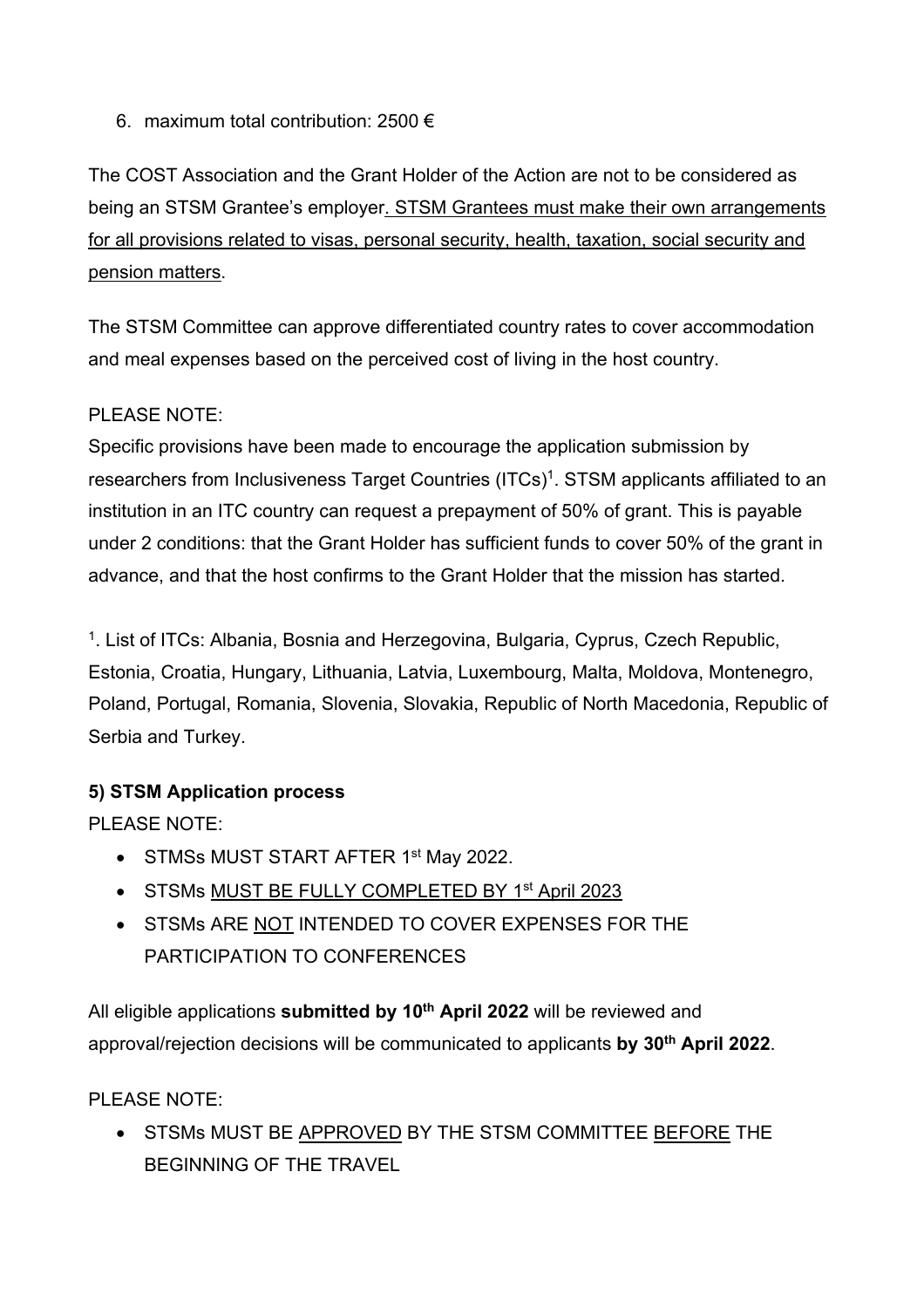• ONCE THE STSM HAS BEEN COMPLETED, THE GRANTEE MUST SUBMIT A SCIENTIFIC REPORT TO THE STSM COMMITTEE AND TO THE HOST INSTITUTION

Payment of the Grant will be carried out **AFTER** the mission will have been completed **AND IS SUBJECT TO** the scientific report being approved by the STSM Committee and a senior researcher affiliated to the Host institution.

## **6) HOW TO APPLY:**

**Send a short CV (maximum 2 pages) and a short motivation paragraph explaining why you want to do this STSM and your relevant experience to: leonardo.ancillotto@unina.it by 10th April 2022.**

# **Applicants selected by the STSM committee and working group leaders will then have to apply on the COST platform before commencing their STSM:**

- A) Register to https://e-services.cost.eu
- B) Go to cost.eu/STSM and provide:
	- 1. Letter of invitation from a senior researcher affiliated to the Host institution
	- 2. STSM application form
	- 3. Motivation letter including a work plan detailing the proposed activities (please limit to three pages)
	- 4. A support letter / email from the Home Institution
	- 5. Applicant's full C.V. (including a list of publications if applicable)

**Please note:** it is very important to specify in the workplan and in the motivation letter why and how your mission will contribute to the Climbats objectives, and, in details, which WGs will benefit from your mission.

C) Send an email to Climbats STSM Coordinator (leonardo.ancillotto@unina.it) and Chair (danrusso@unina.it) providing (same as above):

- Letter of invitation from a senior researcher affiliated to the Host institution
- STSM application form (attached to the email as a pdf document)
- Motivation letter including a work plan detailing the proposed activities (please limit to three pages)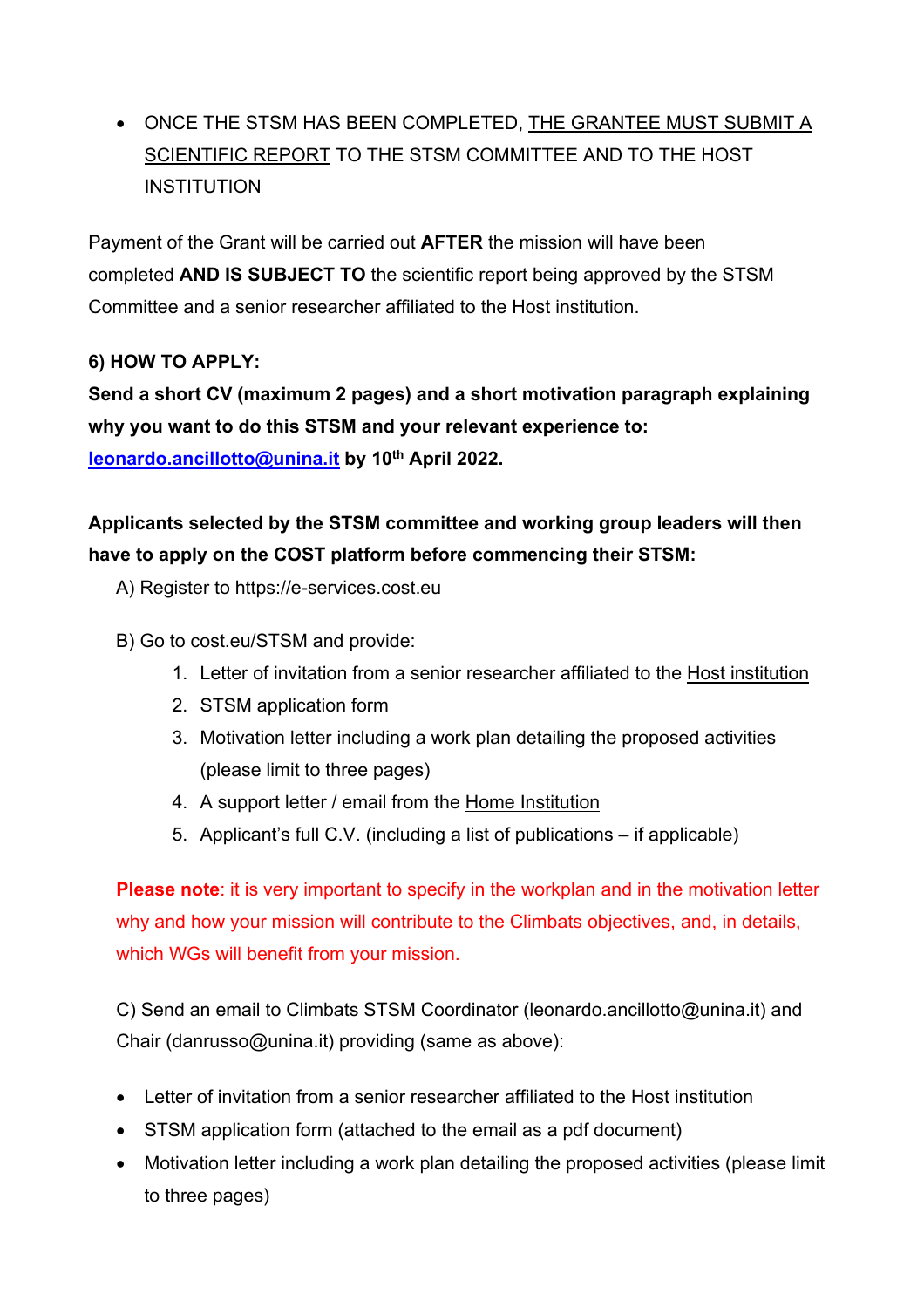- A support letter / email from the Home Institution
- Applicant's full C.V. (including a list of academic publications if applicable)

D) Applicants need to receive **before** STSM initiation:

- MC pre-approval (email from delegated person). Please allow at least two weeks from the application submission to the pre-approval
- The formal Grant Notification letter

E) The following information is needed **after** the STSM has been completed:

- Scientific Report (max five-pages) detailing the activities undertaken: **it is necessary to give full information about why and how your mission has contributed to the Climbats objectives, and, in particular, which WGs has benefited from your mission, and how**
- An official letter / Email confirmation from a senior Researcher affiliated to the Host institution formally accepting the scientific report

F) Applicants will receive:

- Official approval from commission (or from delegated person) before STSM payment
- STSM payment
- Applicants of successful STSMs are kindly requested, in case of publication of the results partly coming from the mission work, to acknowledge Climbats in the following way: "supported by a STSM Grant from EU COST Action 18107 "Bats and Climate Change: from science to conservation (Climbats)"

### **7) For further details please refer to:**

- the COST website at www.cost.eu
- the COST Vademecum at www.cost.eu/module/download/49478
- Climbats project at https://www.cost.eu/actions/CA18107
- the Climbats Memorandum of Understanding at https://eservices.cost.eu/files/domain\_files/CA/Action\_CA18107/mou/CA18107-e.pdf
- contact STSM coordinator and Action Chair: leonardo.ancillotto@unina.it danrusso@unina.it